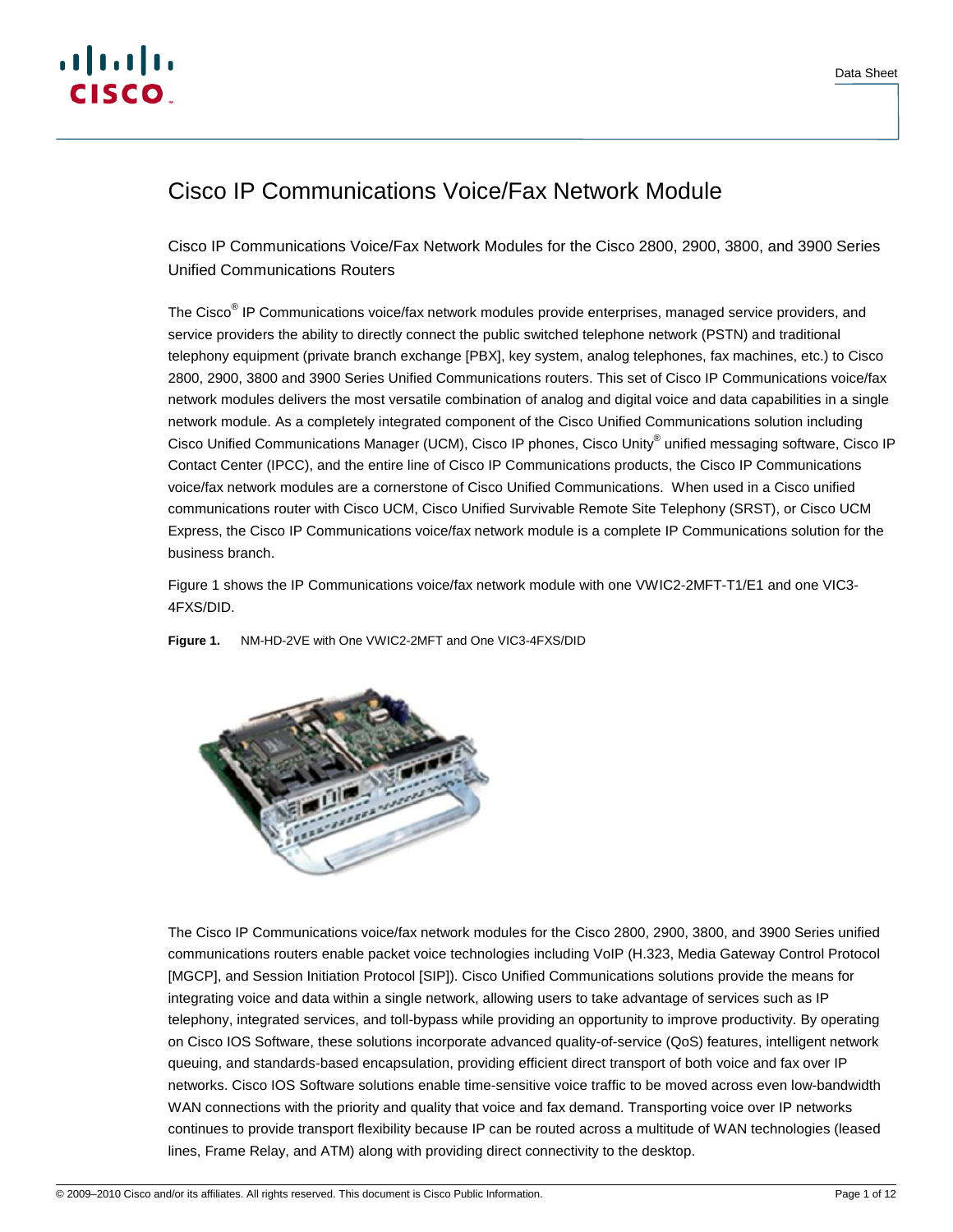Figure 2 shows an IP telephony application using Cisco UCM Express and SRST in a business branch.



**Figure 2.** IP Telephony Application Using Cisco UCM Express and SRST in the Business Branch

The 2900 Series and 3900 Series Integrated Services Routers support Network Modules via an adapter (part number SM-NM-ADPTR).

The Cisco IP Communications voice/fax network modules support either one or two Cisco voice interface cards (VICs) or Cisco voice/WAN interface cards (VWICs) and install into network module slots for the Cisco 2800, 2900, 3800, and 3900 series unified communications routers. The Cisco VICs are daughter cards that install into the network modules and provide the interface to the PSTN and to telephony equipment (PBX, key systems, fax machines, phones). The Cisco VWICs are daughter cards that provide the interface to the PBX, PSTN, and/or WAN.

VICs include 2-port foreign exchange station (FXS), direct inward dial (DID), foreign exchange office (FXO), and E&M analog interface cards. Also available are 4-port FXS and 4-port FXO cards and a 2-port ISDN Basic Rate Interface (BRI) digital interface card providing –40V phantom power. These cards cover the entire range of analog connectivity options along with user-side and network-side digital BRI connections (Table 1). Cisco VWICs include 1 and 2-port T1 and E1 interface cards with optional drop-and-insert capability. These cards cover a full range of digital voice and WAN connectivity options and provide connectivity to the world's PBXs, PSTNs, and Post, Telephone, and Telegraph (PTT) organizations.

Cisco IP Communications voice/fax network modules provide the gateway to Cisco Unified Communications for calls to and from the PSTN and the traditional telephony equipment. Users can deploy networks that take advantage of investments in existing telephony equipment while also deploying and integrating IP telephony immediately or in the future. These network modules enable users to operate at any point on the integrated voice, video, and data infrastructure spectrum while incrementally adding connections to both traditional telephony and IP telephony.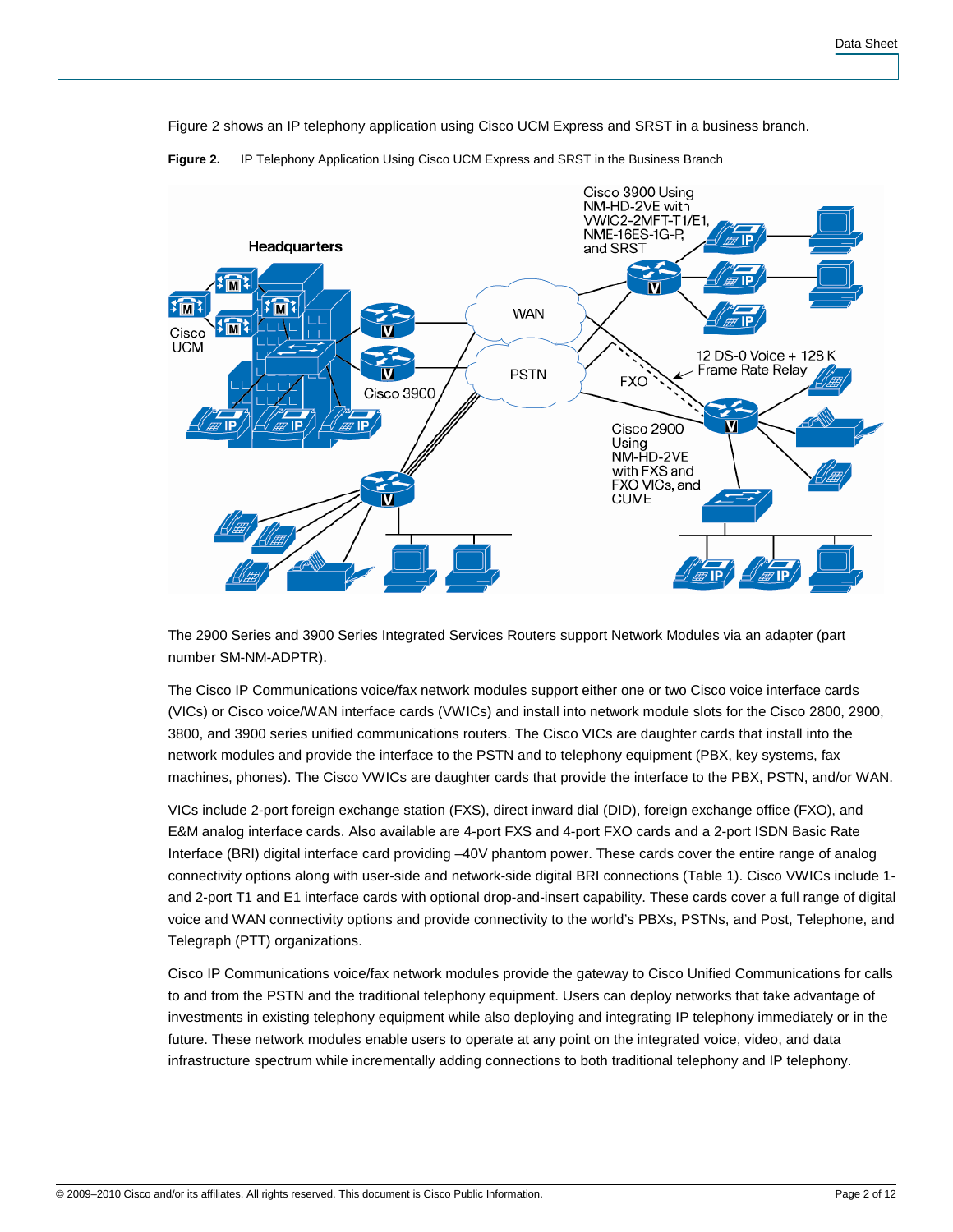## **Table 1.** Cisco Voice/WAN Interface Cards

| The 2900 Series and 3900 Series Integrated Services Routers support Network Modules via an adapter (part number SM-NM-ADPTR). |  |
|-------------------------------------------------------------------------------------------------------------------------------|--|
|                                                                                                                               |  |
|                                                                                                                               |  |

| <b>Part Number</b>     | <b>Description</b>                                                                                                                                                 | <b>Application</b>                                                                                                                                                                                                                                                                                                                                                                                                      |
|------------------------|--------------------------------------------------------------------------------------------------------------------------------------------------------------------|-------------------------------------------------------------------------------------------------------------------------------------------------------------------------------------------------------------------------------------------------------------------------------------------------------------------------------------------------------------------------------------------------------------------------|
| NM-HD-1V               | 1-slot IP communications voice/fax network<br>module.                                                                                                              | Supports up to four channels of analog/BRI voice using any supported coder-<br>decoder (codec). (No support for T1/E1 or data WAN.)                                                                                                                                                                                                                                                                                     |
| NM-HD-2V               | 2-slot IP communications voice/fax network<br>module.                                                                                                              | Supports up to eight channels of analog/BRI voice using medium complexity<br>codec or six channels using any supported codec. (No support for T1/E1 or<br>data WAN)                                                                                                                                                                                                                                                     |
| NM-HD-2VE              | 2-slot IP communications enhanced<br>voice/fax network module.                                                                                                     | Supports analog/BRI/T1/E1 voice and data WAN. Supports up to 48<br>channels of G.711 codec, 24 channels of medium-complexity codec, or 18<br>channels of any supported codec. Offers maximum investment protection<br>with support for analog/digital voice and data WAN.                                                                                                                                               |
|                        |                                                                                                                                                                    | FXS port is used to connect directly to phones, fax machines, and key<br>systems. Generates battery polarity reversal and caller ID.                                                                                                                                                                                                                                                                                    |
| <b>VIC3-2FXS/DID</b>   | 2-port FXS/DID voice/fax interface card.                                                                                                                           | DID port is used to provide off-premises DID connection from central office.<br>Serves only incoming calls from the PSTN. Does not support caller ID in DID<br>mode.                                                                                                                                                                                                                                                    |
| <b>VIC3-2FXS-E/DID</b> | 2-port Enhanced FXS/DID voice/fax interface<br>card.                                                                                                               | FXS port is used to connect directly to phones, fax machines, and key<br>systems. Generates battery polarity reversal and caller ID. VIC3-2FXS-<br>E/DID is designated as an "Off-Premise Extension Lite" product offering.<br>This means that while the module addresses a subset of the off-premise<br>extension applications, it should be noted that the module is not in full<br>compliance for off-premise usage. |
|                        |                                                                                                                                                                    | DID port is used to provide off-premises DID connection from central office.<br>Serves only incoming calls from the PSTN. Does not support caller ID in DID<br>mode.                                                                                                                                                                                                                                                    |
|                        |                                                                                                                                                                    | FXS port is used to connect directly to phones, fax machines, and key<br>systems. Generates battery polarity reversal and caller ID.                                                                                                                                                                                                                                                                                    |
| <b>VIC3-4FXS/DID</b>   | 4-port FXS/DID voice/fax interface card                                                                                                                            | DID port is used to provide off-premises DID connection from central office.<br>Serves only incoming calls from the PSTN. Does not support caller ID in DID<br>mode.                                                                                                                                                                                                                                                    |
| <b>VIC2-2FXO</b>       | 2-port FXO voice/fax interface card<br>[universal card for all countries]. Also<br>supports analog Centralized Automated<br>Message Accounting (CAMA) on any port. | FXO port is used to connect to PBX or key system, or to provide off-premises<br>connections to PSTN or PTT. Supports battery reversal detection and caller<br>ID. These Cisco VICs can be software configured to work in all countries.<br>Also used to connect to analog CAMA trunk to provide dedicated E-911<br>service (North America only)                                                                         |
| VIC2-4FXO              | 4-port FXO voice/fax interface card<br>[universal card for all countries]. Also<br>supports analog CAMA on any port.                                               | FXO port is used to connect to PBX or key system, or to provide off-premises<br>connections to PSTN or PTT. Supports battery reversal detection and caller<br>ID. These Cisco VICs can be software configured to work in all countries.<br>Also used to connect to analog CAMA trunk to provide dedicated E-911<br>service (North America only)                                                                         |
| <b>VIC3-2E/M</b>       | 2-port E&M voice/fax interface card.                                                                                                                               | Used to connect to PBX or key system as tie lines.                                                                                                                                                                                                                                                                                                                                                                      |
| <b>VIC2-2BRI-NT/TE</b> | 2-port BRI voice/fax interface card<br>(configurable for either network or terminal<br>side).                                                                      | Used to connect as network side or user side to PBX or key system as<br>off-premises connections (ISDN voice BRI). Supports patent-pending flexible<br>Layer 2 and Layer 3 configurations.                                                                                                                                                                                                                              |
| VWIC2-1MFT-T1/E1       | 1-Port T1/E1 Multiflex Trunk Voice/WAN<br><b>Interface Card</b>                                                                                                    | Used to connect to PBX, PSTN, or WAN using T1/E1 standard interface and<br>provide channel drop-and-insert capability.                                                                                                                                                                                                                                                                                                  |
| VWIC2-2MFT-T1/E1       | 2-Port T1/E1 Multiflex Trunk Voice/WAN<br><b>Interface Card</b>                                                                                                    | Used to connect to PBX, PSTN, or WAN using T1/E1 standard interface and<br>provide channel drop-and-insert capability.                                                                                                                                                                                                                                                                                                  |
| <b>VWIC2-1MFT-G703</b> | 1-Port G.703 Multiflex Trunk Voice/WAN<br>Interface Card                                                                                                           | Used to support unstructured E1 (G.703) and all features of the other Cisco<br>MFT VWIC2 modules, including drop-and-insert.                                                                                                                                                                                                                                                                                            |
| <b>VWIC2-2MFT-G703</b> | 2-Port G.703 Multiflex Trunk Voice/WAN<br>Interface Card                                                                                                           | Used to support unstructured E1 (G.703) and all features of the other Cisco<br>MFT VWIC2 modules, including drop-and-insert. Additional flexibility is<br>provided on the two port module with the capability to configure one port for<br>unstructured E1 (G.703) while configuring the other for standard framed E1.                                                                                                  |

Table 2 shows the maximum number of Cisco IP Communications voice/fax network modules allowed per Cisco platform.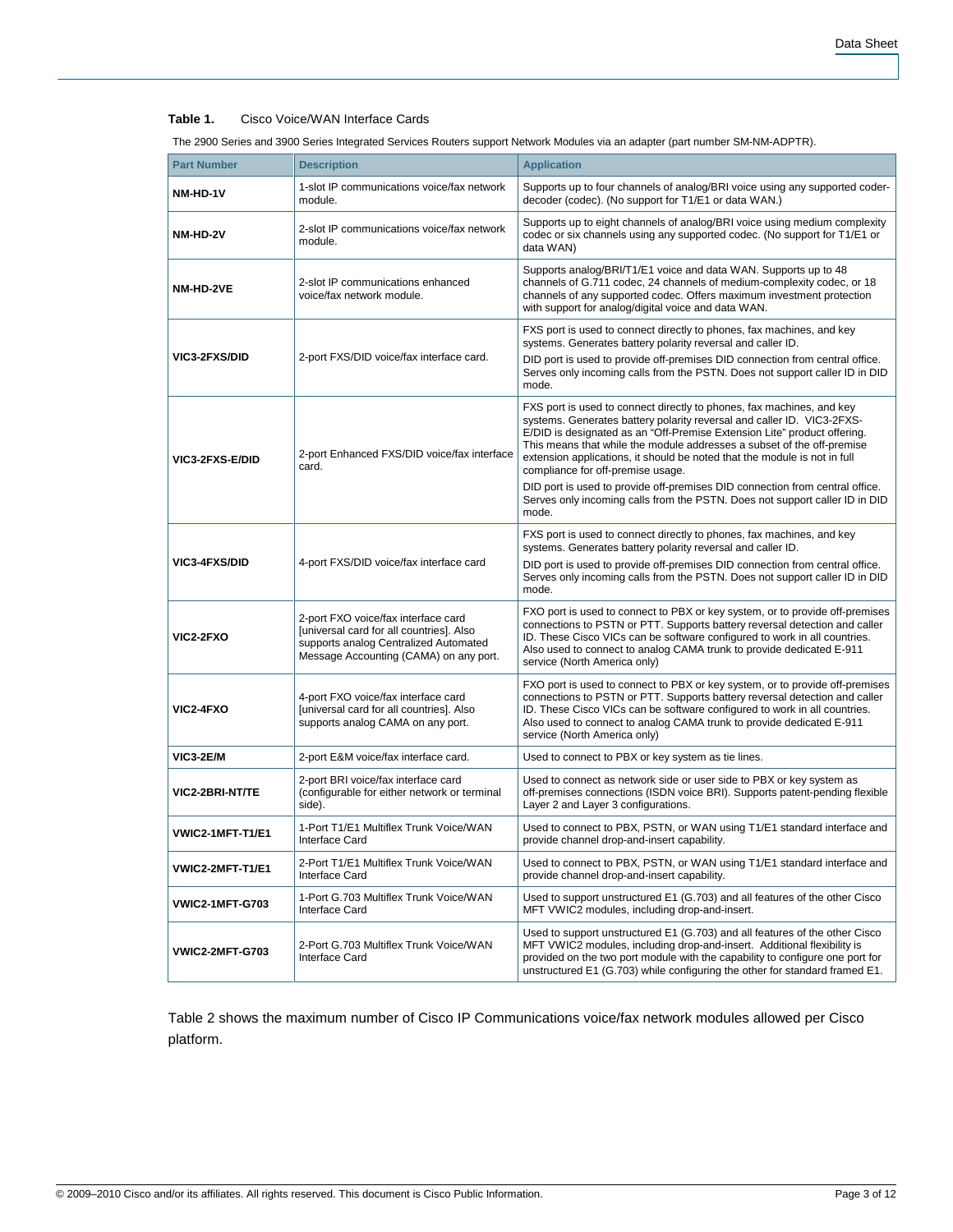| <b>Cisco Platform</b>                                 | <b>Maximum Number of Network Modules Allowed</b> |
|-------------------------------------------------------|--------------------------------------------------|
| Cisco 2811/2821/2851 Integrated Services Routers      |                                                  |
| Cisco 3825 Integrated Services Router                 |                                                  |
| Cisco 3845 Integrated Services Router                 | 4                                                |
| Cisco 2901/2911/2921/2951 Integrated Services Routers | 0/1/1/2                                          |
| Cisco 3925/3945 Integrated Services Routers           | 2/4                                              |

**Table 2.** Number of Cisco IP Communications Voice/Fax Network Modules Allowed per Cisco Platform

Table 3 summarizes the features and benefits of Cisco IP Communications voice/fax network modules.

| <b>Feature</b>                                                        | <b>Description and Benefits</b>                                                                                                                                                                                                                                                                                                                                                                                                                                                                                                                                                                                                                                                                                                                                                                |
|-----------------------------------------------------------------------|------------------------------------------------------------------------------------------------------------------------------------------------------------------------------------------------------------------------------------------------------------------------------------------------------------------------------------------------------------------------------------------------------------------------------------------------------------------------------------------------------------------------------------------------------------------------------------------------------------------------------------------------------------------------------------------------------------------------------------------------------------------------------------------------|
| IP Telephony Unified communications                                   | • Integrates all Cisco IP Communications solutions by providing flexible and reliable<br>connectivity to public or private switched telephone networks around the world.                                                                                                                                                                                                                                                                                                                                                                                                                                                                                                                                                                                                                       |
|                                                                       | • Provides gateway for Cisco IP phones to PSTN or traditional PBXs and private automatic<br>branch exchanges (PABXs).                                                                                                                                                                                                                                                                                                                                                                                                                                                                                                                                                                                                                                                                          |
|                                                                       | • Provides gateway to PSTN for traditional PBXs, phones, fax machines, and key communication<br>systems connected to a voice, data, and video infrastructure.                                                                                                                                                                                                                                                                                                                                                                                                                                                                                                                                                                                                                                  |
| <b>Toll Bypass</b>                                                    | • Reduce or eliminate toll charges assessed by long distance and local carriers by transporting<br>voice and fax traffic across the enterprise intranet, LAN, metropolitan-area network (MAN), or<br>WAN.<br>• Works with existing phones, faxes, PBXs, and key systems.<br>• Connection trunks creates a permanent tie-line replacement structure (digital-to-digital, digital-<br>to-analog, or analog-to-analog capabilities).<br>• Interoperates end-to-end with Cisco IP phones, analog phones, fax machine connections, and<br>PBX or PABX connections to and from other Cisco voice enabled products.                                                                                                                                                                                   |
| <b>Voice over Packet Transport</b>                                    | • Voice/Fax over IP—VoIP traffic at Layer 3 can travel over any Layer 1 or Layer 2 media,<br>including ISDN, leased lines, serial connections, and Ethernet.<br>• Compressed Real-Time Protocol (cRTP) offers RTP header compression and packet<br>fragmentation techniques that allow toll-quality voice and fax transmissions over any WAN                                                                                                                                                                                                                                                                                                                                                                                                                                                   |
|                                                                       | connection.<br>• Call Admission Control and PSTN Fallback uses Service Assurance Agent (SAA) to<br>determine latency, delay and jitter and provide real-time Calculated Planning Impairment Factor<br>(ICPIF) calculations before establishing a call across an IP infrastructure. SAA packets emulate<br>voice packets receiving the same priority as voice throughout the entire network.<br>• Advanced QoS Mechanisms—These configurable Cisco IOS Software features reserve<br>appropriate bandwidth and prioritize voice and fax traffic to help ensure transparent delivery<br>of toll-quality voice and fax. They include Resource Reservation Protocol (RSVP), queuing<br>techniques (such as Low Latency Queuing), IP Precedence, and differentiated services code<br>points (DSCPs). |
| <b>Call Control Signaling</b>                                         | Supports H.323 V1/V2/V3/V4, MGCP 0.1/1.0, and SIP call control protocols. Also supports Cisco<br>UCM using MGCP, H.323, or SIP.                                                                                                                                                                                                                                                                                                                                                                                                                                                                                                                                                                                                                                                                |
| International Telecommunications Union<br>(ITU) Standard Voice Codecs | G.711, G.729, G.729a/b, G.723.1, G.726, G.728, iLBC, G.722—These are standards-based<br>compression technologies allowing transmission of voice across IP.                                                                                                                                                                                                                                                                                                                                                                                                                                                                                                                                                                                                                                     |
| <b>Telephony Interface Signaling Support</b>                          | Supports the following signaling protocols:<br>• FXO/FXS loop-start and ground-start signaling<br>• E&M (wink, immediate, delay)<br>• Inbound signaling (such as dual-tone multifrequency [DTMF], multifrequency support)<br>• T1 and E1 channel associated signaling (CAS)<br>• T1 and E1 PRI Q.931 user side and network side<br>• T1 and E1 PRI QSIG<br>• E1 MelCAS<br>$\bullet$ E1 R2 CAS<br>• T1 and E1 Transparent common channel signaling (CCS) (with multiple-D channel)<br>• Country-specific signaling                                                                                                                                                                                                                                                                              |
| <b>Voice Features</b>                                                 | • Echo Cancellation-Cancels echo on tail circuits up to 32 msec (configurable tail length)<br>• Silence Suppression, Voice Activity Detection (VAD)—Bandwidth is used only when<br>someone is speaking. During silent periods of a phone call, bandwidth is available for data traffic.<br>• Comfort Noise Generation—This feature reassures the phone user that the connection is being<br>maintained, even when no voice packets are being transmitted                                                                                                                                                                                                                                                                                                                                       |

#### **Table 3.** Features and Benefits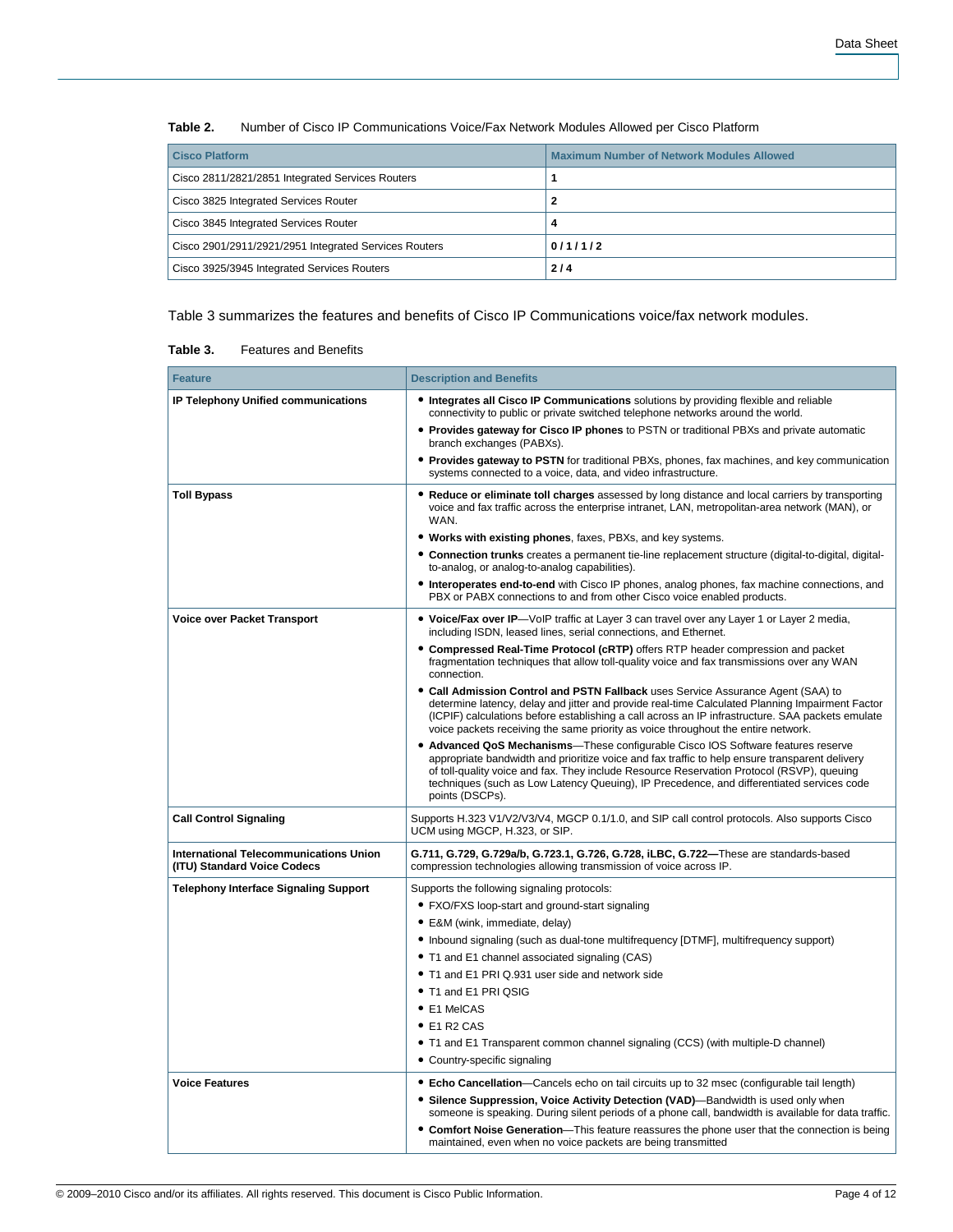| <b>Feature</b>                                                           | <b>Description and Benefits</b>                                                                                                                                                                                                                                   |
|--------------------------------------------------------------------------|-------------------------------------------------------------------------------------------------------------------------------------------------------------------------------------------------------------------------------------------------------------------|
|                                                                          | • Private Line Automatic Ring-Down (PLAR)—Provides a direct connection to another digital or<br>analog voice port by lifting a telephone handset on one end. Includes "Trader Turret" PLAR                                                                        |
|                                                                          | • Local/Advanced Voice Busy-Out-Automatically busies out any desired voice trunk line to a<br>PBX or PSTN when a direct WAN or LAN connection to the router or any part of the network to<br>the destination port is down                                         |
|                                                                          | • Caller ID Support—Per-port configurable caller ID (with per call un-blocking) over analog FXS<br>and FXO interfaces                                                                                                                                             |
|                                                                          | . Hunt Groups Across Cards—Calls can be forwarded automatically to the first available line                                                                                                                                                                       |
|                                                                          | • Integrated Add and Drop Multiplexer (Drop and Insert)—Performs add and drop multiplexing<br>for voice within a dual-port voice network module. Eliminates the requirement, maintenance,<br>support, and expense of using an external add and drop multiplexer.  |
|                                                                          | • Channel Bank—Supports the conversion of analog voice ports into digital voice traffic using DS-<br>0 channels on a T1 or E1 interface (only supported on NM-HD-2VE)                                                                                             |
|                                                                          | • Dial Plan Mapping—Simplifies configuration and management through automatic mapping of<br>dialed phone numbers to IP addresses                                                                                                                                  |
|                                                                          | • Interactive Voice Response (IVR) Support-Provides automated attendant, voice-mail<br>support, and call routing based on desired service                                                                                                                         |
|                                                                          | • Hoot and Holler over IP-Delivers superior quality Hoot and Holler multicast voice services and<br>multicast conferencing over the WAN using existing end-points.                                                                                                |
| <b>Voice Port Interfaces</b>                                             | Support FXS, FXO (includes CAMA), DID, E/M, BRI (S/T, NT/T), T1, and E1. (T1 and E1<br>only supported on NM-HD-2VE)                                                                                                                                               |
| <b>Voice Port-Specific Features</b>                                      | • FXS and FXO—Provide battery polarity reversal detection and initiation for disconnect<br>supervision and far-end answer supervision                                                                                                                             |
|                                                                          | • ISDN BRI Network Side and Phantom Power—The VIC2-2BRI-NT/TE provides the ability to<br>connect a PBX or PABX configured as user side directly to the router. Also provides phantom<br>power to accommodate equipment that requires it                           |
|                                                                          | • Analog CAMA Trunk Connection—The VIC2-2FXO and VIC2-4FXO provide the ability to<br>connect to analog CAMA trunks which provide dedicated E-911 services. Each Cisco VIC port<br>can be individually configured as an FXO or a CAMA port via Cisco IOS Software. |
|                                                                          | • Per Port Disable—Allows disabling of any single port without affecting any other port on the<br>same VIC or network module.                                                                                                                                     |
|                                                                          | • LED indicators for voice-processing resources and port status.                                                                                                                                                                                                  |
| <b>Fax and Modem</b>                                                     | • Fax and Modem Pass-Through—Allows fax and modem traffic to pass through a voice port.                                                                                                                                                                           |
|                                                                          | • Fax Relay—Provides a more robust protocol for fax transmission over packet networks. Also<br>supports the T.37 and T.38 fax protocols.                                                                                                                          |
| Data Features (Only Supported on NM-HD-                                  | • Support serial data WAN access using T1/E1 or fractional T1/E1 network interface                                                                                                                                                                                |
| 2VE)                                                                     | • N X 64 Kbps or N X 56 Kbps channel group data rates (T1:N=1 to 24, E1:N=1 to 31)                                                                                                                                                                                |
|                                                                          | • Supports up to 32 data channel groups with a total bandwidth of up to 2 Mbps                                                                                                                                                                                    |
|                                                                          | • Supports integrated data WAN access and DS-0 voice channels on the same T1/E1                                                                                                                                                                                   |
| High-Performance Flexible Digital Signal<br>Processor (DSP) Architecture | • Channel Capacity-Supports up to 48 voice channels. See network module specifications<br>below for further details.                                                                                                                                              |
|                                                                          | • Flexible DSP Architecture—There is no need to specify codec complexity at configuration.<br>An appropriate codec is dynamically selected when a call is established, while allocating DSP<br>resources optimally.                                               |
|                                                                          | • Feature Upgrades—The DSP architecture allows for addition of new features through simple<br>code updates.                                                                                                                                                       |

# **Additional Features**

## **Cisco IOS Software and Platform Support**

● Fully supported via Cisco IOS Software command-line interface (CLI) including device configuration, monitoring, link status, network security, Layer 2 and 3 protocol configuration and management, and call history

Supported on all Cisco 2800, 2900, 3800 and 3900 Series unified communications routers

## **Traditional Circuit-Switched PBX Support**

● Verified PBX interoperability with Lucent Definity series (G3r), Nortel Meridian series (Option 11), Siemens HICOM 330E, NEC NEAX 2400, Alcatel 4400, and Ericsson MD110. Other PBXs continue to be tested.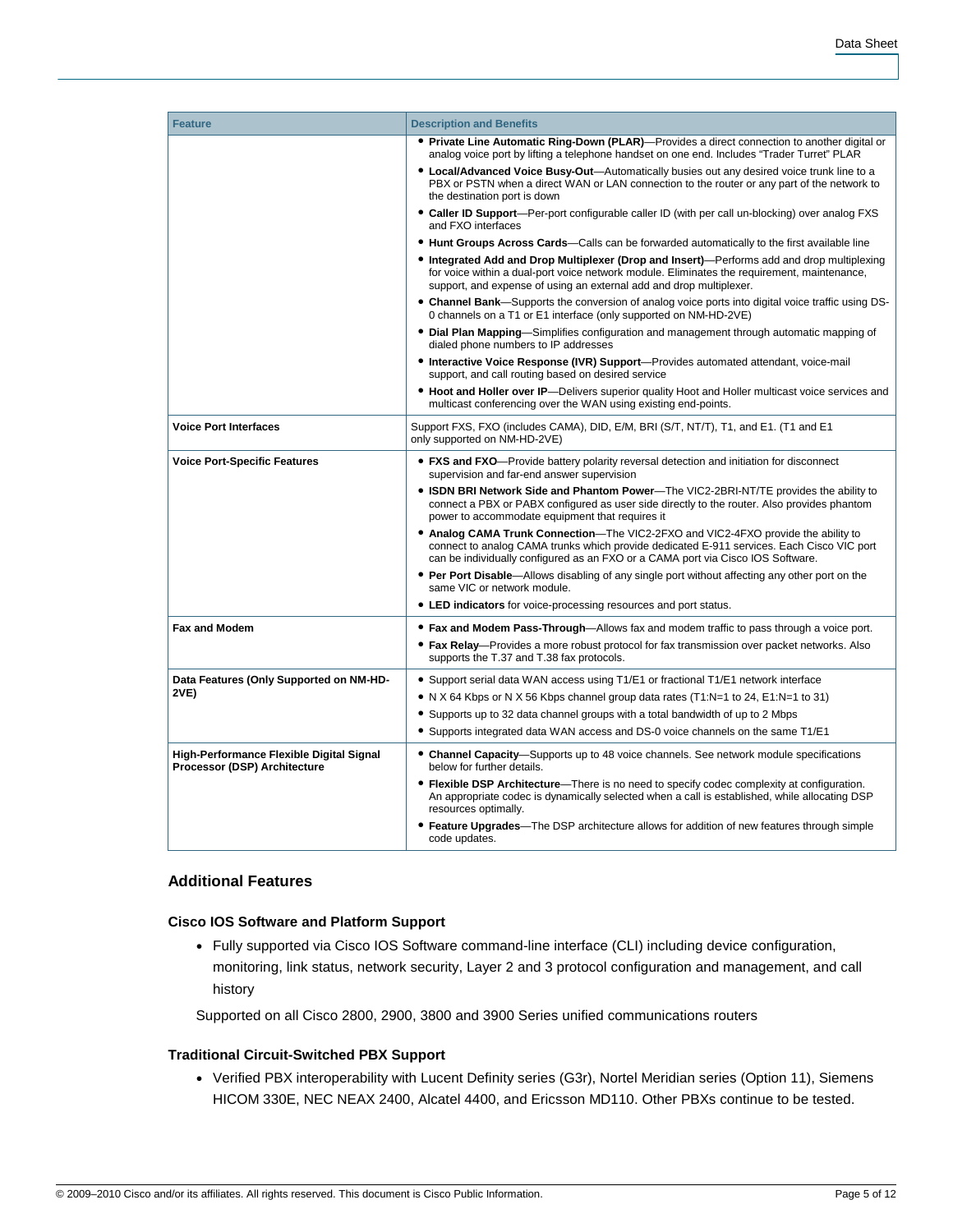## **Network Management Support**

- Cisco UCM
- Simple Network Management Protocol (SNMP) compliant
- Manageable via a Management Information Base (MIB) browser
- CiscoView interface for configuration
- ConfigMaker
- NetSys supported

## **Software and Memory Requirements**

Table 4 shows the software and memory requirements for the Cisco IP Communications voice/fax network modules and Cisco voice interface cards.

| <b>Product</b>                                                         | Cisco 2800 Series                                                                    | Cisco 3800 Series                                                                        | Cisco 2900 and 3900 Series                                           |
|------------------------------------------------------------------------|--------------------------------------------------------------------------------------|------------------------------------------------------------------------------------------|----------------------------------------------------------------------|
| NM-HD-1V                                                               | • Cisco IOS Software                                                                 | • Cisco IOS Software                                                                     | • Cisco IOS Software Release                                         |
| NM-HD-2V                                                               | $\bullet$ Release 12.3(8)T4                                                          | • Release $12.3(11)T$                                                                    | 15.0(1)M                                                             |
| NM-HD-2VE                                                              | • "IP Voice" images                                                                  | • "IP Voice" images                                                                      | • "UC Technology" images                                             |
| VIC2-2FXO                                                              | • Cisco IOS Software                                                                 | • Cisco IOS Software                                                                     | • Cisco IOS Software Release                                         |
| VIC2-4FXO                                                              | • Release $12.3(8)T4$                                                                | • Release $12.3(11)T$                                                                    | 15.0(1)M                                                             |
| VIC2-2BRI-NT/TE                                                        | • "IP Voice" images                                                                  | • "IP Voice" images                                                                      | • "UC Technology" images                                             |
| VWIC2-xMFT-xx                                                          | • Cisco IOS Software                                                                 | • Cisco IOS Software                                                                     | • Cisco IOS Software Release                                         |
|                                                                        | $\bullet$ Release 12.3(14)T                                                          | • Release $12.3(14)T$                                                                    | 15.0(1)M                                                             |
|                                                                        | • "IP Voice" images                                                                  | • "IP Voice" images                                                                      | • "UC Technology" images                                             |
| <b>VIC3-2E/M</b>                                                       | • Cisco IOS Software<br>• Release 12.4(15) XW or 12.4(20) T<br>• "IP Voice" images   | • Cisco IOS Software<br>• Release 12.4(15)XW or<br>$12.4(20)$ T<br>• "IP Voice" images   | • Cisco IOS Software Release<br>15.0(1)M<br>• "UC Technology" images |
| <b>VIC3-2FXS/DID</b><br><b>VIC3-2FXS-E/DID</b><br><b>VIC3-4FXS/DID</b> | • Cisco IOS Software<br>• Release $12.4(15)XZ$ or $12.4(20)T$<br>• "IP Voice" images | • Cisco IOS Software<br>• Release $12.4(15)XZ$ or<br>$12.4(20)$ T<br>• "IP Voice" images | • Cisco IOS Software Release<br>15.0(1)M<br>• "UC Technology" images |

**Table 4.** Software and Memory Requirements for Voice/Fax Network Modules and Voice Interface Cards

**Note:** Use Cisco UCM version 3.3(3) for MGCP support.

Note: Please refer to the Cisco IOS Software release notes for determining the minimum flash and dynamic RAM (DRAM) requirements.

# **Technical Specifications**

## **Environmental Specifications (Same for All Modules)**

- Operating temperature: 32 to 104°F (0 to 40°C)
- Storage temperature: -13 to  $158^{\circ}$  F (-25 to +70 $^{\circ}$  C)
- Relative humidity: 5 to 85 percent noncondensing operating; 5 to 95 percent noncondensing, nonoperating

#### **Network Module Specifications**

Table 5 lists specifications for Cisco IP Communications voice/fax network modules.

#### **Table 5.** Specifications for IP Communications Voice/Fax Network Modules

|                    | NM-HD-1V                       | $A-HD-2V$                      | NM-HD-2VE                      |
|--------------------|--------------------------------|--------------------------------|--------------------------------|
| <b>Description</b> | 1-slot Cisco IP Communications | 2-slot Cisco IP Communications | 2-slot Cisco IP Communications |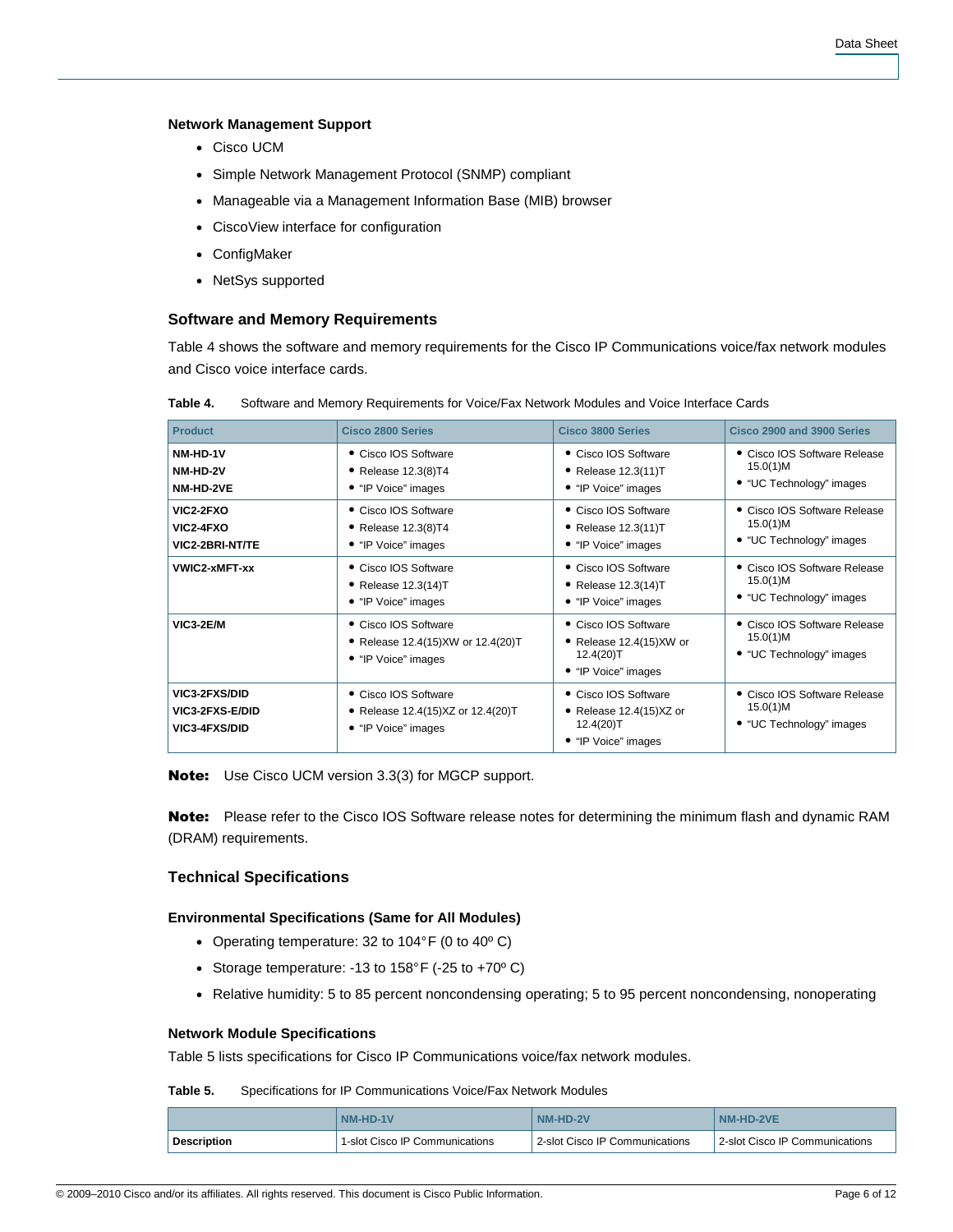|                                                  | NM-HD-1V                                           | NM-HD-2V                                             | NM-HD-2VE                                               |
|--------------------------------------------------|----------------------------------------------------|------------------------------------------------------|---------------------------------------------------------|
|                                                  | voice/fax network module                           | voice/fax network module                             | enhanced voice/fax network module                       |
| Cisco IOS Software Release                       | 2800/3800 IP Voice 12,3ST and later                |                                                      |                                                         |
|                                                  |                                                    | 2900/3900 UC Technology Package, 15.0(1)M and later  |                                                         |
| <b>Cisco Part Number</b>                         | 800-21590-01                                       | 800-21591-01                                         | 800-20164-01                                            |
| <b>FCC Specifications</b>                        | FCC Class B device                                 | FCC Class B device                                   | FCC Class B device                                      |
| <b>Spare</b>                                     | $NM-HD-1V=$                                        | $NM-HD-2V=$                                          | $NM-HD-2VE=$                                            |
| <b>Voice Channel Capacity</b>                    | 4 any complexity codec                             | 6 any complexity or 8<br>medium complexity           | 18 any complexity, 24 medium<br>complexity, or 48 G.711 |
| <b>Mean Time Between Failure</b><br>(MTBF)       | 1,605,514 hours                                    | 1,312,760 hours                                      | 1,092,352 hours                                         |
| Cisco VWIC2s Required, on<br>2800/3800/2900/3900 |                                                    |                                                      | Any VWIC2-xMFT-xx<br>(except VWIC-xMFT-G703)            |
| Cisco VICs Required, on<br>2800/3800/2900/3900   | Requires one Cisco VIC:<br>$\bullet$ VIC3-2FXS/DID | Requires at least one Cisco VIC<br>(maximum of two): | Requires at least one Cisco VIC<br>(maximum of two):    |
|                                                  | • VIC3-2FXS-E/DID                                  | • VIC3-2FXS/DID                                      | • VIC3-2FXS/DID                                         |
|                                                  | • VIC3-4FXS/DID                                    | • VIC3-2FXS-E/DID                                    | • VIC3-2FXS-E/DID                                       |
|                                                  | $\bullet$ VIC2-2FXO                                | • VIC3-4FXS/DID                                      | • VIC3-4FXS/DID                                         |
|                                                  | $\bullet$ VIC2-4FXO                                | $\bullet$ VIC2-2FXO                                  | $\bullet$ VIC2-2FXO                                     |
|                                                  | $\bullet$ VIC3-2E/M                                | $\bullet$ VIC2-4FXO                                  | $\bullet$ VIC2-4FXO                                     |
|                                                  | • VIC2-2BRI-NT/TE                                  | $\bullet$ VIC3-2E/M                                  | $\bullet$ VIC3-2E/M                                     |
|                                                  |                                                    | • VIC2-2BRI-NT/TE                                    | $\bullet$ VIC2-2BRI-NT/TE                               |

# **VIC Specifications**

Tables 6 through 11 show the specifications for the Cisco Voice Interface Cards (VIC).

**Table 6.** VIC3-2FXS/DID Specifications: 2-Port FXS/DID Voice/Fax Interface Card (for On-Premise Use Only)

| <b>Feature</b>                    | <b>Description</b>                                                     |
|-----------------------------------|------------------------------------------------------------------------|
| <b>Interface Type</b>             | FXS (on-premise connection only) and DID trunk                         |
| Cisco IOS Software Release        | 12.4(20)T                                                              |
| <b>Cisco Part Number</b>          | 800-30501-01                                                           |
| Compliance                        | FCC Class B device, CE                                                 |
| <b>Safety Conformance</b>         | <b>UL1950</b>                                                          |
| Spare                             | VIC3-2FXS/DID=                                                         |
| <b>Address Signaling Formats</b>  | • In-band DTMF<br>• Out-of-band pulse (8-12 pps)                       |
| <b>Signaling Modes</b>            | FXS: Loop-start, ground-start<br>DID: Immediate, Delay-dial, WinkStart |
| <b>DID Loop Resistance</b>        | Up to 1800 ohms (including terminal equipment)                         |
| <b>FXS Loop Resistance</b>        | Up to 600 ohms (including phone or terminal equipment)                 |
| <b>On-Hook Voltage</b>            | $-44V$                                                                 |
| <b>Off-Hook Loop Current</b>      | 25 mA (max)                                                            |
| <b>Ringing Tone</b>               | Configurable for different country requirements                        |
| <b>Ringing Voltage</b>            | 45 Vrms into 5REN at zero loop length (balanced)                       |
| <b>Ringing Frequencies</b>        | 20 Hz, 25 Hz, 30 Hz, 50 Hz                                             |
| <b>REN Loading</b>                | 5 REN/port, 8 REN/VIC (max)                                            |
| <b>Disconnect Supervision</b>     | Power denial (Calling Party Control, far-end disconnect)               |
| <b>Caller ID</b>                  | On-hook transmission of frequency-shift-keying (FSK) data              |
| Loop Length                       | <1500 ft (450 m) 24 AWG Category 5 twisted pair cable                  |
| <b>Physical Connector</b>         | <b>RJ-11</b>                                                           |
| <b>Number of Connectors/Ports</b> | Two                                                                    |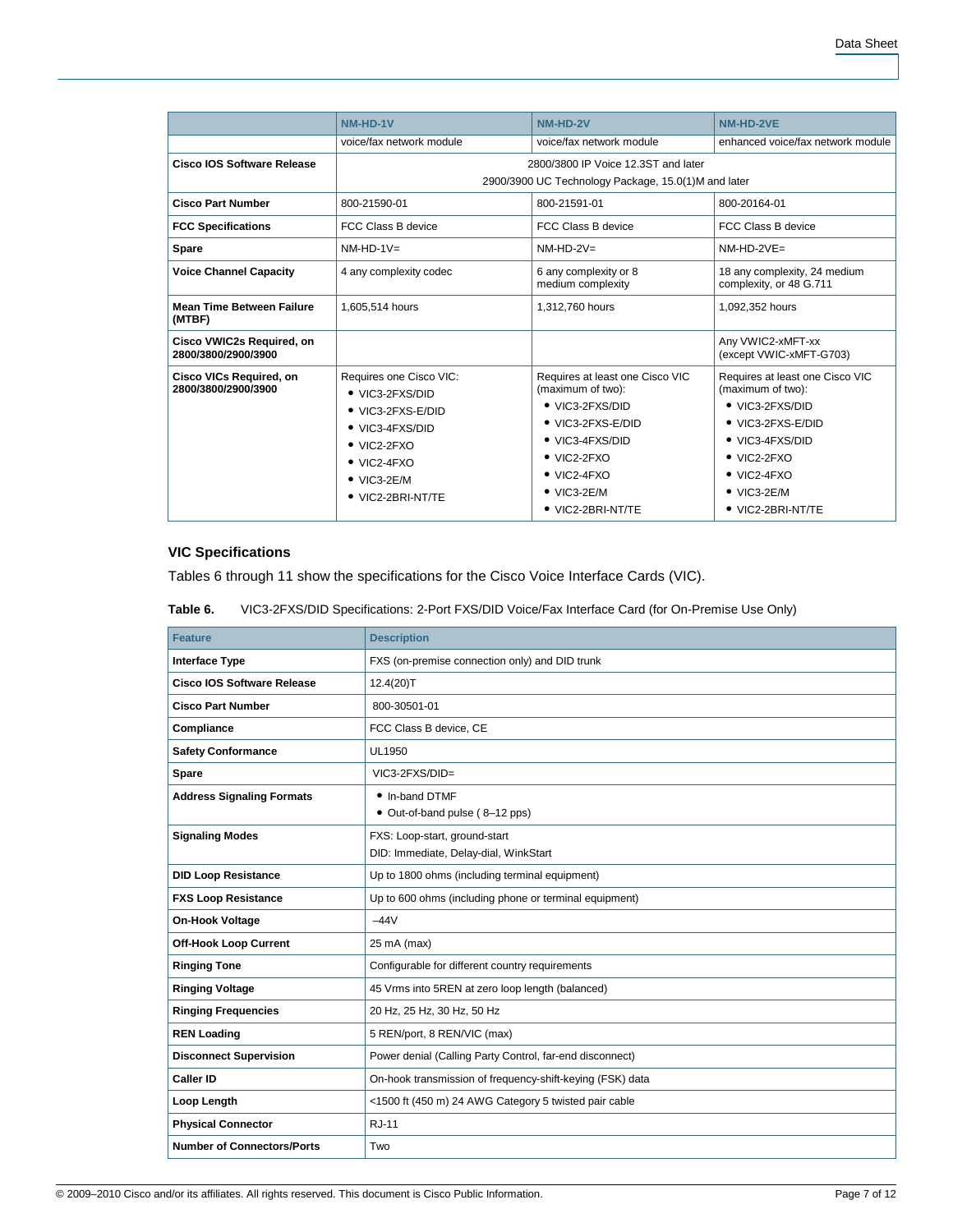| Feature     | <b>Description</b> |
|-------------|--------------------|
| <b>MTBF</b> | 2,534,574 hours    |

## **Table 7.** VIC3-2FXS-E/DID Specifications: 2-Port FXS-E/DID Voice/Fax Interface Card (for OPX Lite Applications)

| <b>Feature</b>                    | <b>Description</b>                                                                 |
|-----------------------------------|------------------------------------------------------------------------------------|
| <b>Interface Type</b>             | FXS (for OPX Lite applications) and DID trunk                                      |
| <b>Cisco IOS Software Release</b> | 12.4(20)T                                                                          |
| <b>Cisco Part Number</b>          | 800-27471-02                                                                       |
| Compliance                        | FCC Class B device, CE                                                             |
| <b>Safety Conformance</b>         | UL1950                                                                             |
| Spare                             | $VIC2-2FXS-E/DID=$                                                                 |
| <b>Address Signaling Formats</b>  | • In-band DTMF<br>• Out-of-band pulse (8-12 pps)                                   |
| <b>Signaling Modes</b>            | FXS: loop-start, ground-start<br>DID: Immediate, delay dial, wink start            |
| <b>DID Loop Resistance</b>        | Up to 1800 ohms (including terminal equipment)                                     |
| <b>FXS Loop Resistance</b>        | Up to 1400 ohms (including phone or terminal equipment)                            |
| <b>On-Hook Voltage</b>            | $-44V$                                                                             |
| <b>Off-Hook Loop Current</b>      | 35 mA for FXS and 25 mA for DID (max)                                              |
| <b>Ringing Tone</b>               | Configurable for different country requirements                                    |
| <b>Ringing Voltage</b>            | 62 Vrms into 2 REN at zero loop length (balanced)                                  |
| <b>Ringing Frequencies</b>        | 20 Hz, 25 Hz, 30 Hz, 50 Hz                                                         |
| <b>REN Loading</b>                | 2 REN / port (max)                                                                 |
| <b>Ringing DC Offset Options</b>  | 10V, 20V, 24V, 30V and 35V DC (reduces ringing amplitude), Default = 0V (balanced) |
| <b>Disconnect Supervision</b>     | Power denial (Calling Party Control, far-end disconnect)                           |
| <b>Caller ID</b>                  | On-hook transmission of frequency-shift-keying (FSK) data                          |
| Loop Length                       | Up to 11,000 feet (3.3 KM) 24 AWG Category 5 twisted pair cable                    |
| <b>Physical Connector</b>         | <b>RJ-11</b>                                                                       |
| <b>Number of Connectors/Ports</b> | Two                                                                                |
| <b>MTBF</b>                       | 2,534,574 hours                                                                    |

# **Table 8.** VIC3-4FXS/DID Specifications: 4-Port FXS or DID Voice/Fax Interface Card

| <b>Feature</b>                    | <b>Description</b>                                                     |
|-----------------------------------|------------------------------------------------------------------------|
| Interface Type                    | FXS and DID trunk                                                      |
| <b>Cisco IOS Software Release</b> | 12.4(20)T                                                              |
| <b>Cisco Part Number</b>          | 800-27473-02                                                           |
| Compliance                        | FCC Class B device, CE                                                 |
| <b>Safety Conformance</b>         | UL1950                                                                 |
| Spare                             | VIC3-4FXS/DID                                                          |
| <b>Address Signaling Formats</b>  | • In-band DTMF<br>• Out-of-band pulse (8-12 pps)                       |
| <b>Signaling Modes</b>            | FXS: loop-start, ground-start<br>DID: Immediate, Delay-dial, WinkStart |
| <b>DID Loop Resistance</b>        | Up to 1800 ohms (including terminal equipment)                         |
| <b>FXS Loop Resistance</b>        | Up to 600 ohms (including phone or terminal equipment)                 |
| <b>On-Hook Voltage</b>            | $-44V$                                                                 |

Data Sheet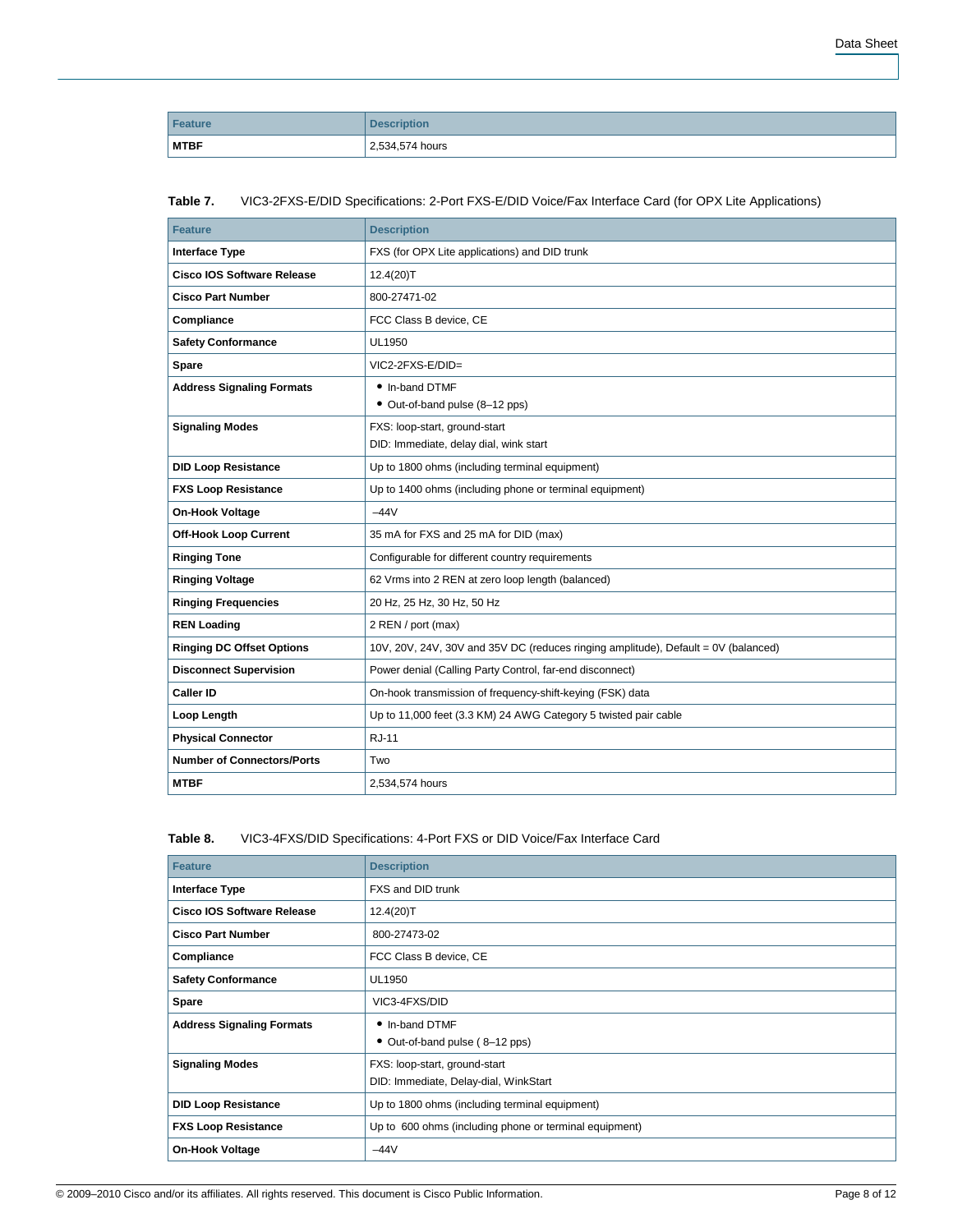| <b>Feature</b>                    | <b>Description</b>                                                       |  |  |  |  |  |
|-----------------------------------|--------------------------------------------------------------------------|--|--|--|--|--|
| <b>Off-Hook Loop Current</b>      | 25 mA (max)                                                              |  |  |  |  |  |
| <b>Ringing Tone</b>               | Configurable for different country requirements                          |  |  |  |  |  |
| <b>Ringing Voltage</b>            | 45 Vrms into 5 REN at zero loop length (balanced)                        |  |  |  |  |  |
| <b>Ringing Frequencies</b>        | 20 Hz, 25 Hz, 30 Hz, 50 Hz                                               |  |  |  |  |  |
| <b>REN Loading</b>                | 5 REN/port, 8 REN/VIC (max) and 2 REN/port with mixed mode FXS/DID ports |  |  |  |  |  |
| <b>Disconnect Supervision</b>     | Power denial (Calling Party Control, far-end disconnect)                 |  |  |  |  |  |
| <b>Caller ID</b>                  | On-hook transmission of frequency-shift-keying (FSK) data                |  |  |  |  |  |
| Loop Length                       | <1500 ft (450 m.) 24 AWG Category 5 twisted pair cable                   |  |  |  |  |  |
| <b>Physical Connector</b>         | <b>RJ-11</b>                                                             |  |  |  |  |  |
| <b>Number of Connectors/Ports</b> | Four                                                                     |  |  |  |  |  |
| <b>MTBF</b>                       | 2,131,306 hours                                                          |  |  |  |  |  |

**Table 9.** VIC2-2FXO and VIC2-4FXO Specifications: 2- or 4-Port FXO Voice/Fax Interface Card with Battery Reversal Detection and Caller ID (for All Countries); Includes Support for North American Analog CAMA Trunk Interface (User Side)

| <b>Feature</b>                             | <b>Description</b>                                                                               |  |  |  |  |
|--------------------------------------------|--------------------------------------------------------------------------------------------------|--|--|--|--|
| Interface Type                             | <b>FXO</b>                                                                                       |  |  |  |  |
| Cisco IOS Software Release                 | 12.3(8)T                                                                                         |  |  |  |  |
| <b>Cisco Part Number</b>                   | VIC2-2FXO: 800-21597-01, VIC2-4FXO: 800-21589-01                                                 |  |  |  |  |
| Compliance                                 | FCC Class B device, CE                                                                           |  |  |  |  |
| <b>Safety Conformance</b>                  | UL1950                                                                                           |  |  |  |  |
| Spare                                      | VIC2-2FXO=, VIC2-4FXO=                                                                           |  |  |  |  |
| <b>Signaling Modes</b>                     | Loop-start, ground-start                                                                         |  |  |  |  |
| <b>Address Signaling Formats</b>           | • In-band DTMF                                                                                   |  |  |  |  |
|                                            | • Out-of-band pulse (10/20 pps)                                                                  |  |  |  |  |
| <b>Tone Disconnect Supervision</b>         | Call disconnect on progress tone of less than 600 Hz                                             |  |  |  |  |
| <b>Battery Polarity Reversal Detection</b> | Detection of disconnect supervision and far-end answer supervision via battery polarity reversal |  |  |  |  |
| <b>Power Interrupt Disconnect</b>          | Call disconnect on power interrupt of > 600 ms                                                   |  |  |  |  |
| <b>Physical Connector</b>                  | RJ-11                                                                                            |  |  |  |  |
| <b>Number of Connectors/Ports</b>          | Two for VIC2-2FXO, four for VIC2-4FXO                                                            |  |  |  |  |
| <b>MTBF</b>                                | 2,043,450 hours for VIC2-2FXO; 1,245,152 hours for VIC2-4FXO                                     |  |  |  |  |

## **Table 10.** VIC3-2E/M Specifications: 2-Port E&M Voice/Fax Interface Card

| <b>Feature</b>                    | <b>Description</b>                                    |  |  |  |  |
|-----------------------------------|-------------------------------------------------------|--|--|--|--|
| Interface Type                    | E&M (for PBX trunking, hoot phones, or radio systems) |  |  |  |  |
| <b>Cisco IOS Software Release</b> | 12.4(20)T                                             |  |  |  |  |
| <b>Cisco Part Number</b>          | 800-27470-03                                          |  |  |  |  |
| Compliance                        | FCC Class B device, CE                                |  |  |  |  |
| <b>Safety Conformance</b>         | <b>UL 1950</b>                                        |  |  |  |  |
| Spare                             | $VIC3-2E/M$                                           |  |  |  |  |
| <b>Address Signaling Formats</b>  | • In-band DTMF<br>• Out-of-band pulse (10/20 pps)     |  |  |  |  |
| <b>Signaling Modes</b>            | Immediate, delay dial, wink start                     |  |  |  |  |
| <b>Signaling Types</b>            | I, II, III, and V                                     |  |  |  |  |
| <b>E-Lead Current Limit</b>       | 100 mA                                                |  |  |  |  |
| <b>M-Lead Sensitivity</b>         | > 3 mA                                                |  |  |  |  |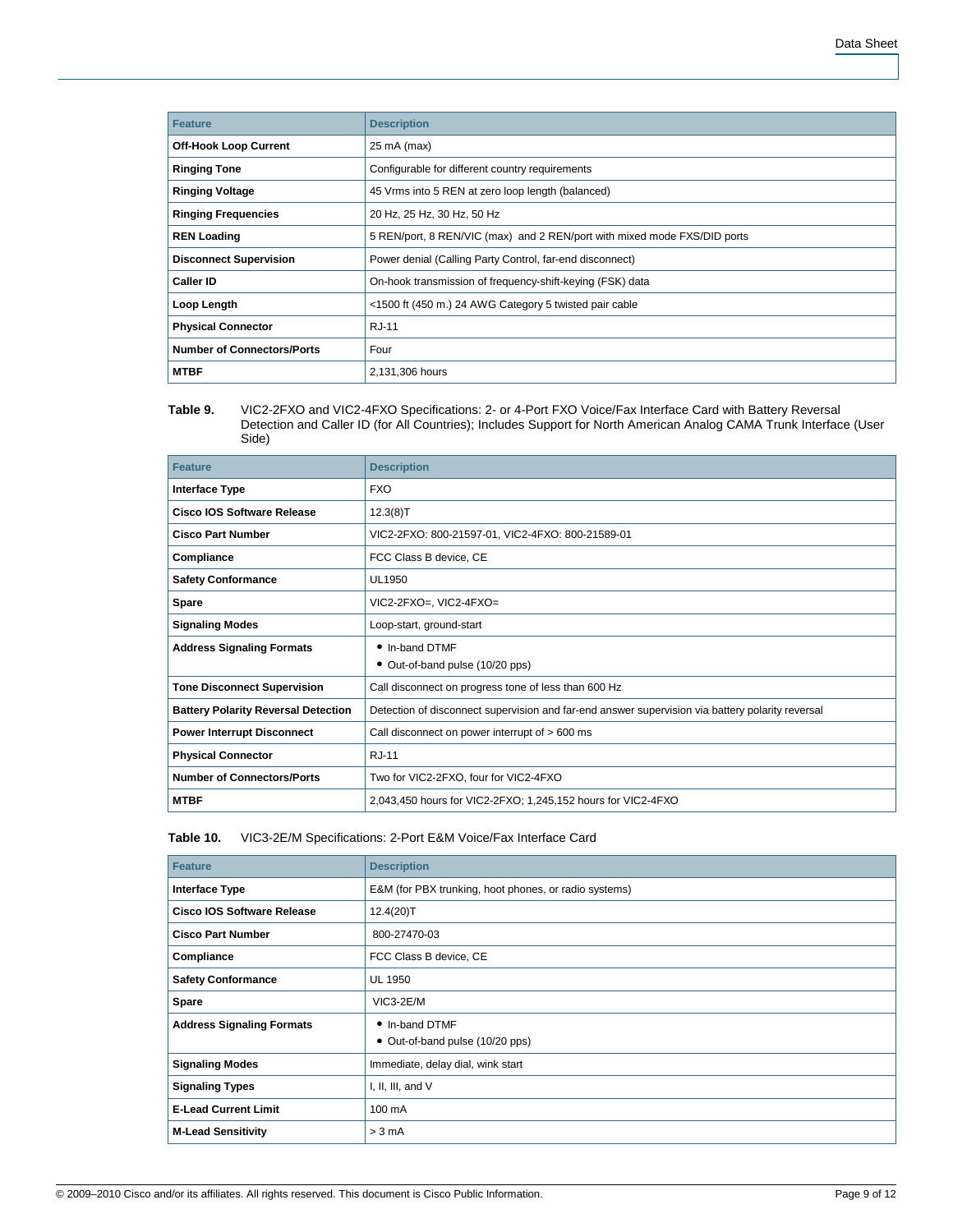| Feature                           | <b>Description</b> |
|-----------------------------------|--------------------|
| <b>Pulse Distortion</b>           | $<$ 2 percent      |
| <b>Physical Connector</b>         | <b>RJ-45</b>       |
| <b>Number of Connectors/Ports</b> | Two                |
| <b>MTBF</b>                       | 1,825,192 hours    |

## **Table 11.** VIC2-2BRI-NT/TE Specifications : 2-Port BRI Voice/Fax Interface Card (User or Network Side)

| <b>Feature</b>                    | <b>Description</b>                                                                   |  |  |  |  |
|-----------------------------------|--------------------------------------------------------------------------------------|--|--|--|--|
| VIC2-2BRI-NT/TE                   | Two-port BRI voice/fax interface card (user or network side)                         |  |  |  |  |
| <b>Interface Type</b>             | <b>ISDN BRI</b>                                                                      |  |  |  |  |
| Cisco IOS Software Release        | 12.3(8)T                                                                             |  |  |  |  |
| <b>Cisco Part Number</b>          | 800-21861-01                                                                         |  |  |  |  |
| Compliance                        | • FCC Part 68<br>$\bullet$ CS03<br>$\bullet$ CTR3<br>$• TS-031$<br>• JATE Green Book |  |  |  |  |
| <b>Safety Conformance</b>         | UL1950, CAN/CSA-C22.2, IEC 950, EN60950                                              |  |  |  |  |
| Spare                             | $VIC2-2BRI-NT/TE=$                                                                   |  |  |  |  |
| <b>ITU Compliance</b>             | ITU-T Q.920, Q.921, Q.930, Q.931                                                     |  |  |  |  |
| Interface                         | Four-wire user side S/T or network-side NT (software-configurable)                   |  |  |  |  |
| <b>ISDN Digital Access</b>        | BRI 2B+D                                                                             |  |  |  |  |
| <b>Physical Connector</b>         | <b>RJ-45</b>                                                                         |  |  |  |  |
| <b>Number of Connectors/Ports</b> | Two                                                                                  |  |  |  |  |
| <b>Phantom Power</b>              | 30 mA at 40V maximum per port                                                        |  |  |  |  |
| <b>MTBF</b>                       | 2,682,752 hours                                                                      |  |  |  |  |

## **VWIC2 Specifications**

Table 12 shows the Cisco VWIC2 specifications.

**Table 12.** VWIC2 Specifications (Refer to "CISCO SECOND-GENERATION 1- AND 2-PORT T1/E1 MULTIFLEX TRUNK VOICE/WAN INTERFACE CARDS" Data Sheet)

| <b>Cisco Product Number</b> | <b>Description</b>                                    |  |  |  |
|-----------------------------|-------------------------------------------------------|--|--|--|
| VWIC2-1MFT-T1/E1            | 1-Port T1/E1 Multiflex Trunk Voice/WAN Interface Card |  |  |  |
| VWIC2-2MFT-T1/E1            | 2-Port T1/E1 Multiflex Trunk Voice/WAN Interface Card |  |  |  |
| <b>VWIC2-1MFT-G703</b>      | 1-Port G.703 Multiflex Trunk Voice/WAN Interface Card |  |  |  |
| <b>VWIC2-2MFT-G703</b>      | 2-Port G.703 Multiflex Trunk Voice/WAN Interface Card |  |  |  |
| CAB-E1-RJ45BNC              | E1 cable RJ-45 to dual BNC (unbalanced)               |  |  |  |
| CAB-E1-RJ45TWIN             | E1 cable RJ-45 to Twinax (balanced)                   |  |  |  |

#### **Table 13.** T1 Network Interface

| <b>Feature</b>            | <b>Description</b>                |  |  |  |
|---------------------------|-----------------------------------|--|--|--|
| <b>Transmit Bit Rate</b>  | 1.544 Mbps $\pm$ 50 bps/32 PPM    |  |  |  |
| <b>Receive Bit Rate</b>   | 1.544 Mbps $\pm$ 50 bps/32 PPM    |  |  |  |
| Line Code                 | AMI, B8ZS                         |  |  |  |
| <b>AMI Ones Density</b>   | Enforced for N x 56 Kbps channels |  |  |  |
| <b>Framing Format</b>     | D4 (SF) and ESF                   |  |  |  |
| <b>Output Level (LBO)</b> | $0, -7.5,$ or $-15$ dB            |  |  |  |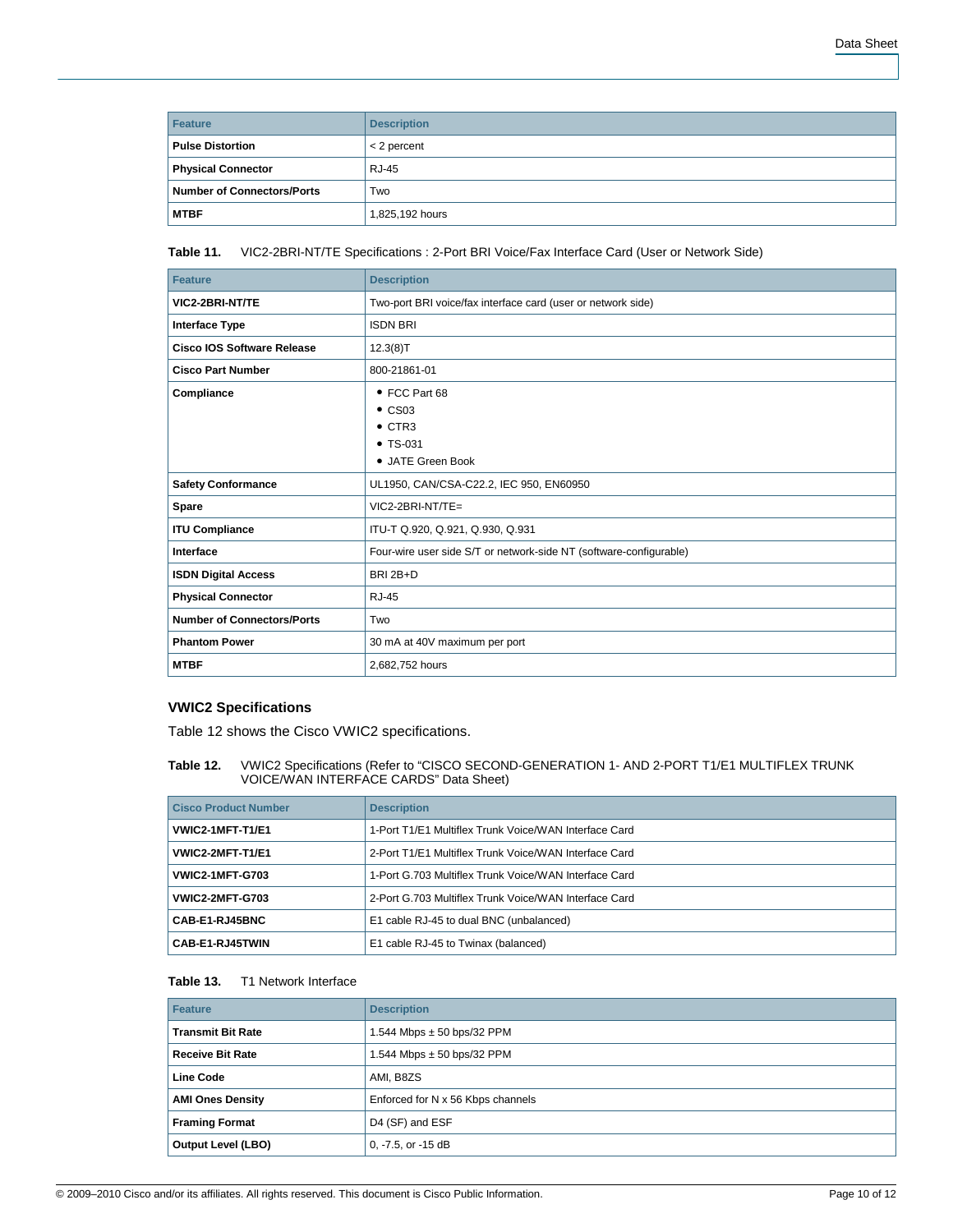| <b>Feature</b>                                               | <b>Description</b>       |  |  |  |  |
|--------------------------------------------------------------|--------------------------|--|--|--|--|
| <b>Input Level</b>                                           | $+1$ dB0 down to -24 dB0 |  |  |  |  |
| Data Terminal Equipment (DTE)<br>Interface (WIC mode)        | Fractional service       |  |  |  |  |
| DTE Interface (VIC mode)                                     | G.704/structured         |  |  |  |  |
| <b>Data Circuit-Terminating Equipment</b><br>(DCE) Interface | G.704/structured         |  |  |  |  |

#### **Table 14.** E1 Network Interface

| Feature                  | <b>Description</b>                         |  |  |  |  |
|--------------------------|--------------------------------------------|--|--|--|--|
| <b>Transmit Bit Rate</b> | 2.048 Mbps ± 100 bps/50 PPM                |  |  |  |  |
| <b>Receive Bit Rate</b>  | 2.048 Mbps $\pm$ 100 bps/50 PPM            |  |  |  |  |
| Data Rate                | 1.984 Mbps (framed mode) per E1 port       |  |  |  |  |
| <b>Clocking</b>          | Internal and loop (recovered from network) |  |  |  |  |
| <b>E1 National Bits</b>  | Fixed (non-configurable)                   |  |  |  |  |
| Encoding                 | HDB3                                       |  |  |  |  |
| DTE Interface (WIC mode) | <b>Fractional service</b>                  |  |  |  |  |
| DTE Interface (VIC mode) | G.704/structured                           |  |  |  |  |
| <b>DCE</b> Interface     | G.704/structured                           |  |  |  |  |

## **Homologation**

The following Cisco VICs are approved for the countries listed below (Table 15). The approvals are for off-premise and on-premise connections, unless stated otherwise.

For the latest country approval status of these cards, please refer to this web page: [http://tools.cisco.com/cse/prdapp/jsp/externalsearch.do?action=externalsearch&page=EXTERNAL\\_SEARCH](http://tools.cisco.com/cse/prdapp/jsp/externalsearch.do?action=externalsearch&page=EXTERNAL_SEARCH)

For the approval status of Cisco VWIC cards, please see the data sheet for "Cisco One and Two Port T1/E1 Multiflex Voice/WAN Interface Cards."

| VIC2-2FXO                                                                                                                                  | VIC2-4FXO                                                                                                                                          | VIC3-2FXS/DID<br>(on Premise Only)                                                                          | VIC3-2FXS-E/DID<br>(OPX Lite)                                                                               | VIC3-4FXS/DID<br>(on Premise Only)                                            | VIC3-2E/M (on<br><b>Premise Only)</b>                                                                     | VIC2-2BRI-NT/TE                                                                         |
|--------------------------------------------------------------------------------------------------------------------------------------------|----------------------------------------------------------------------------------------------------------------------------------------------------|-------------------------------------------------------------------------------------------------------------|-------------------------------------------------------------------------------------------------------------|-------------------------------------------------------------------------------|-----------------------------------------------------------------------------------------------------------|-----------------------------------------------------------------------------------------|
| <b>United States</b>                                                                                                                       | <b>United States</b>                                                                                                                               | <b>United States</b>                                                                                        | <b>United States</b>                                                                                        | <b>United States</b>                                                          | <b>United States</b>                                                                                      | <b>United States</b>                                                                    |
| $\bullet$ Canada<br>$\bullet$ CE countries*<br>• Australia<br>$\bullet$ Japan<br>• Hungary<br>$\bullet$ Poland<br>• Croatia<br>• Singapore | $\bullet$ Canada<br>$\bullet$ CE countries*<br>• Australia<br>$\bullet$ Japan<br>• Hungary<br>$\bullet$ Poland<br>$\bullet$ Croatia<br>• Singapore | $\bullet$ Canada<br>$\bullet$ CE countries*<br>• Australia<br>$\bullet$ Japan<br>• Hungary<br>• New Zealand | $\bullet$ Canada<br>$\bullet$ CE countries*<br>• Australia<br>$\bullet$ Japan<br>• Hungary<br>• New Zealand | $\bullet$ Canada<br>$\bullet$ CE countries*<br>• Australia<br>$\bullet$ Japan | $\bullet$ Canada<br>$\bullet$ CE countries*<br>• Australia<br>$\bullet$ Japan<br>• Hungary<br>• Singapore | $\bullet$ Canada<br>$\bullet$ CE countries*<br>$\bullet$ Japan<br>• Hungary<br>• Poland |

**Table 15.** Cisco Voice Interface Card Approval by Country

\*European Community countries: Austria, Belgium, Denmark, Finland, France, Germany, Greece, Ireland, Italy, Luxembourg, Netherlands, Norway, Portugal, Spain, Sweden, Switzerland, United Kingdom.

# **Cisco and Partner Services for the Branch**

Services from Cisco and our certified partners can help you transform the branch experience and accelerate business innovation and growth in the Borderless Network. We have the depth and breadth of expertise to create a clear, replicable, optimized branch footprint across technologies. Planning and design services align technology with business goals and can increase the accuracy, speed, and efficiency of deployment. Technical services help